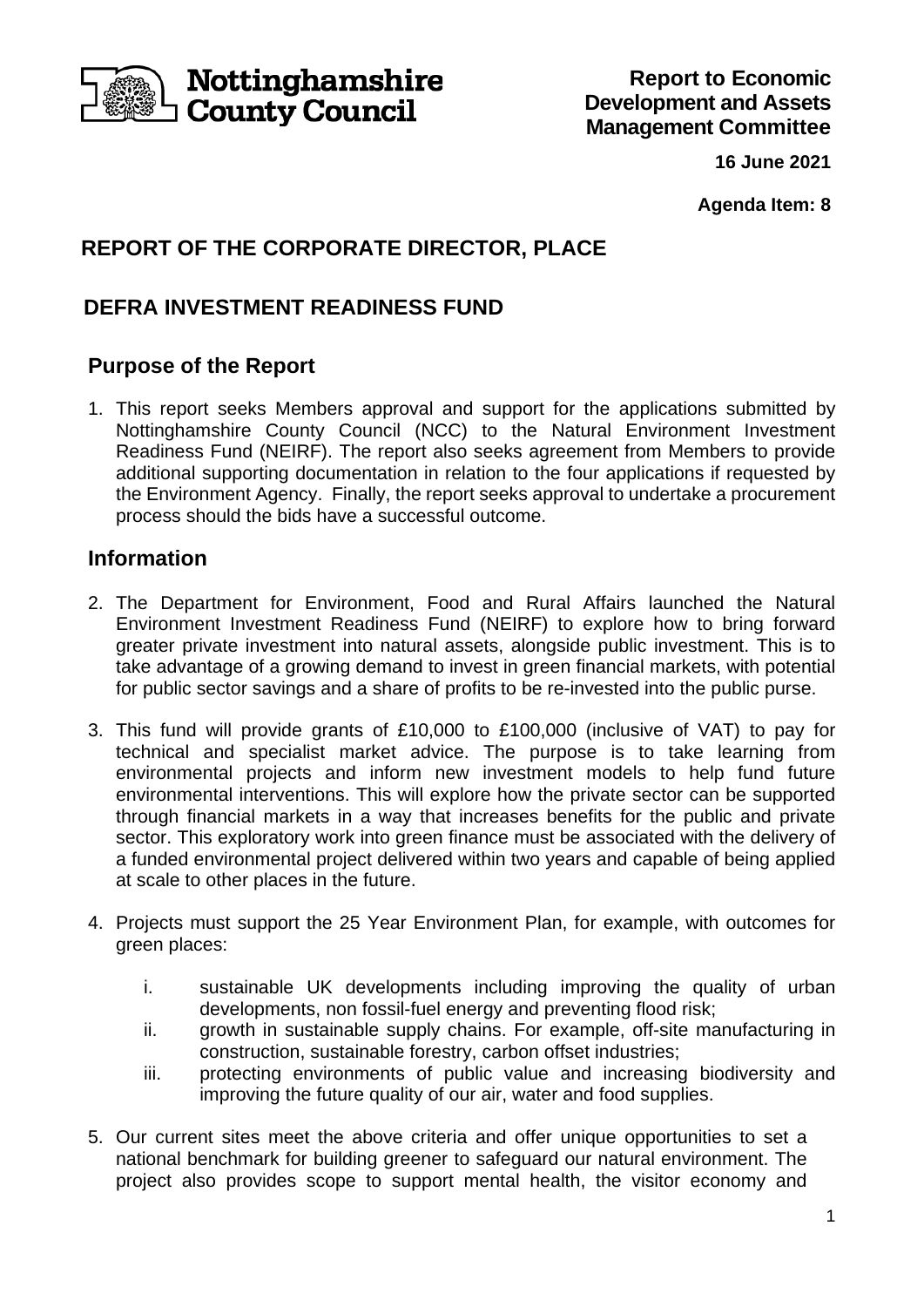employment outcomes.

- 6. The work will support the County aims to deliver a green recovery in the wake of the Covid-19 pandemic and will help the Council strive towards an ambitious future to benefit all residents. This work will also enable us to lead the debate on how public and private finance can be best applied at scale towards environmental and placemaking interventions, including feeding directly into Government's Green Finance, Planning Reform, Green Growth and Infrastructure funding agendas. If successful investment models are identified, then there is scope to scale these up via external partners who support the project.
- 7. Following approval officers explored the potential application of this fund, collated evidence and submitted bids. Four applications were made on the 29<sup>th</sup> March and are currently undergoing consideration. Each application covered a separate, ambitious investment model to be explored.

## I. **Green Transport Options: Green & Active Investment Models**

Green and sustainable transport will be a focus across several sites. The fund will help develop models to support benefits to all for investing in ecosystem services at sustainable transport locations. This will boost biodiversity, improve water and air quality and support environmentally friendly travel for work and leisure. This application requested £100,000 in grant funding.

## II. **5G Connected Forest: Investment models for the new 5G Technologies**

Exciting 5G technologies are currently being piloted in Nottinghamshire with the 5G Connected Forest Programme. This application requested £100,000 in grant funding.

#### III.**Low Carbon Buildings: BREEAM Investment Models**

The County Council is developing high quality environmentally beneficial buildings across our estate including; social housing decarbonisation, meeting head on the Government's challenge to build back greener and better. This fund will enable models to be explored that can both invest in and generate funds to serve commercial and public needs for clean air, water & energy in urban habitats. This application requested £100,000 in grant funding.

## IV.**Investigating investment models at landscape scale in Sherwood and Trent Valley**

The model will seek to identify the current market factors influencing investment decisions in the Sherwood, Trent Valley Washlands and Trent & Belvoir Vales National Character Areas in Nottinghamshire. This fund will help identify opportunities for re-purposing existing investment mechanisms and attracting new forms of investment to deliver habitat restoration and re-creation on a planned basis at a landscape scale. This application requested £87,625 in grant funding.

8. Internal and external partners were engaged on the potential investment models and provided letters of support. They have agreed that if funds are awarded to NCC, they will collaborate to develop and support NCC's exciting vision for a green and sustainable future. Key stakeholders include D2N2 LEP, Midlands Connect, Greenwood Community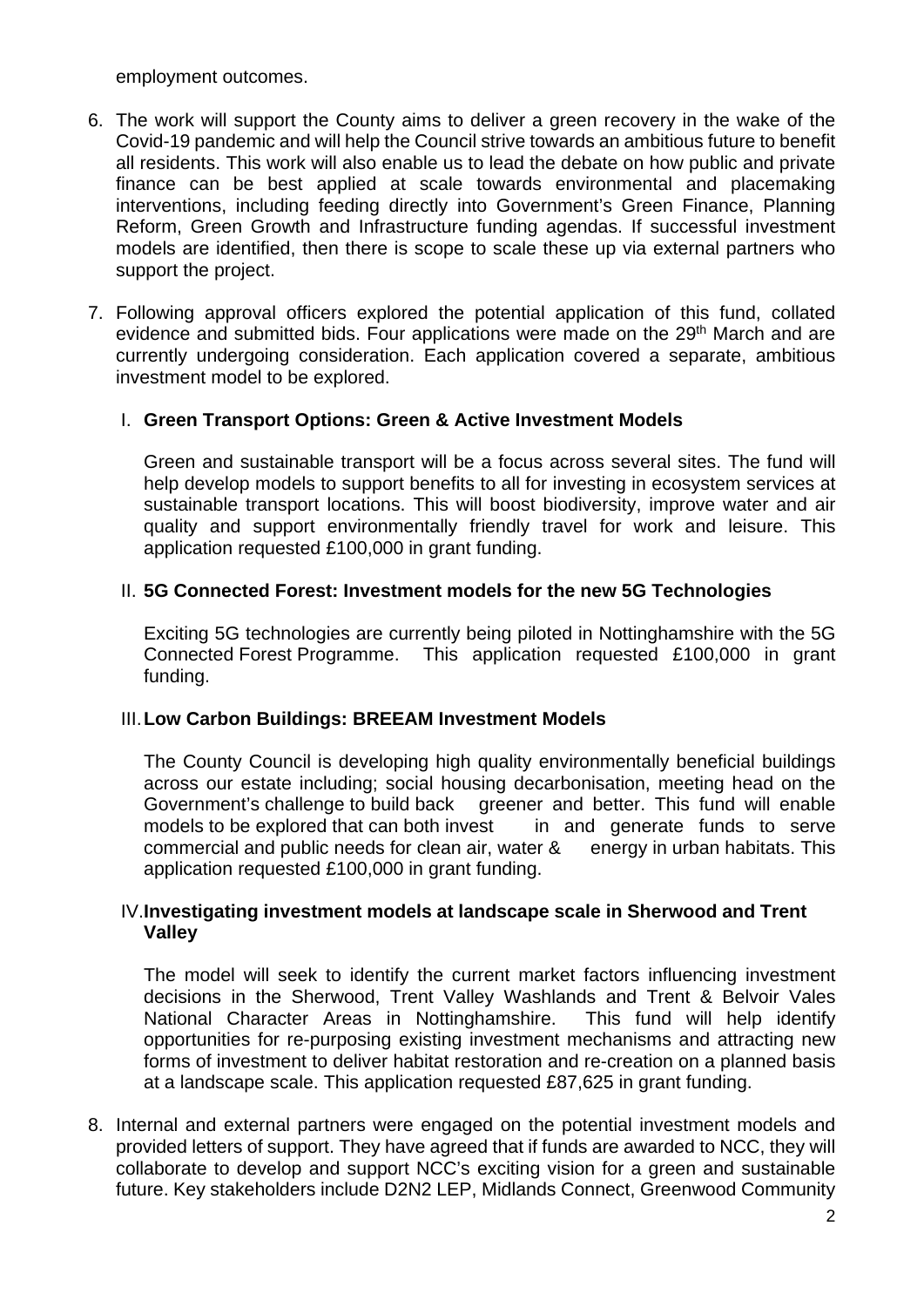Forest, Local Universities and East Midlands Chamber.

9. The proposed applications are currently being sifted by the Environment Agency. The NEIRF Project Board will then assess the content of the bids and will decide on the outcome. The Board may request further detail over the assessment period. The outcome is expected to be announced in **July 2021**. Annex A outlines a breakdown of quarterly milestones should the bid outcome be successful.

## **Other Options Considered**

10.To not approve the use of additional resource from this fund would impact on the Council's ability to explore the opportunities presented by green finance.

## **Reason/s for Recommendation/s**

11.In order for the Committee to continue to support the progress of our application and endorse that Officers' undertake a procurement process in respect of the fund as quickly as possible should the funding application be successful.

#### **Interdependencies**

- 12.This grant funding only requires NCC to share the learning outcomes of the project report commissioned. It does not create any obligation to engage with any finance model in return for the fund and does not commit NCC to success or implementation of the investment model(s) explored.
- 13.The total value applied for each project was justified based on an estimate of the cost for market specific advice. NCC may be asked to obtain detailed quotes and a specification of the procurement for the work if funding is awarded. Any commission would seek to maximise value for Nottinghamshire County and for DEFRA. Some claim back has been requested for project administration; up to 20% of the fund may be claimed against evidenced and justified staff salary. It is proposed that for any projects awarded, this could be re-invested into supporting research to achieve the Fund outcomes.

# **Statutory and Policy Implications**

14.This report has been compiled after consideration of implications in respect of crime and disorder, data protection and information governance finance, human resources, human rights, the NHS Constitution (public health services), the public sector equality duty, safeguarding of children and adults at risk, service users, smarter working, sustainability and the environment and where such implications are material they are described below. Appropriate consultation has been undertaken and advice sought on these issues as required.

#### **Financial Implications**

15.This report highlights a bidding process for a potential £387,625 to be made available for the four proposed investment models. No match funding will be required, but it can be used should the opportunity arise. S151 officer approval will be sought for any funding that is secured (in line with Constitutional requirements).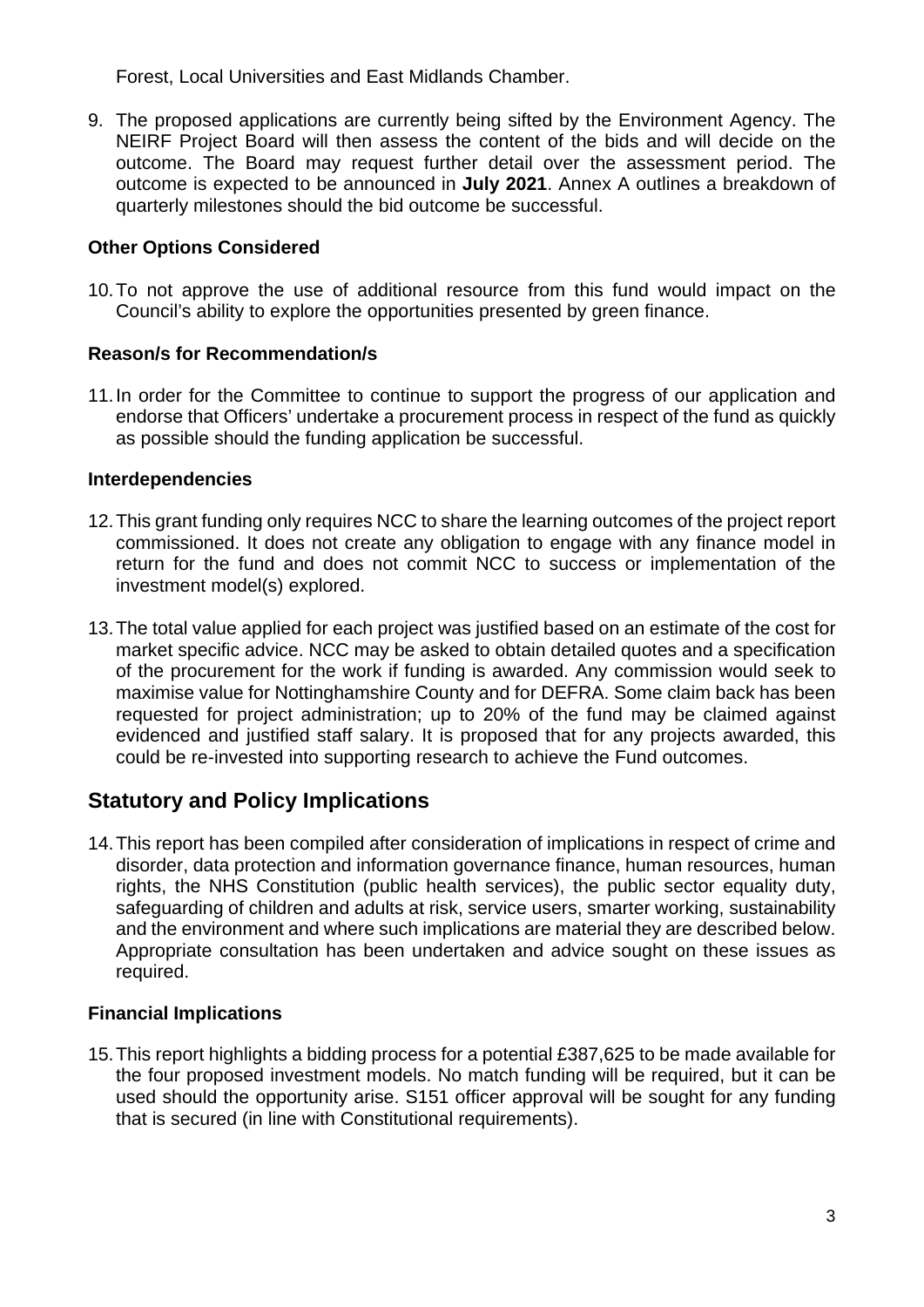# **RECOMMENDATIONS**

It is recommended that Economic Development and Asset Management Committee:

- 1) Provide endorsement of the four proposed applications.
- 2) Agree to Officers providing any additional supporting documentation if requested by DEFRA in relation to the four proposed applications.
- 3) Agree to Officers undertake a procurement process should the bids have a successful outcome.

#### **Adrian Smith Corporate Director, Place**

**For any enquiries about this report please contact:** Matthew Neal, Service Director for Investment and Growth, Place Department, [Matthew.Neal@nottscc.gov.uk](mailto:Matthew.Neal@nottscc.gov.uk) Tel: 0115 977 3822

#### **Constitutional Comments (AK 01/06/2021)**

15. This report falls within the remit of the Economic Development and Asset Management Committee by virtue of its terms of reference.

#### **Financial Comments (RWK 02/06/2021)**

16.The report informs committee of 4 applications that have been submitted to the Natural Environment Investment Readiness Fund (NEIRF). The applications, if successful, could bring in additional grant funding of £387,625. As no match funding is required there are no specific financial implications arising directly from the report.

#### **Background Papers and Published Documents**

Except for previously published documents, which will be available elsewhere, the documents listed here will be available for inspection in accordance with Section 100D of the Local Government Act 1972.

• [NEIRF background information \[gov.uk\]](https://www.gov.uk/government/publications/apply-for-a-grant-from-the-natural-environment-investment-readiness-fund/how-to-apply-for-a-natural-environment-investment-readiness-fund-grant)

#### **Electoral Divisions and Members Affected**

• All